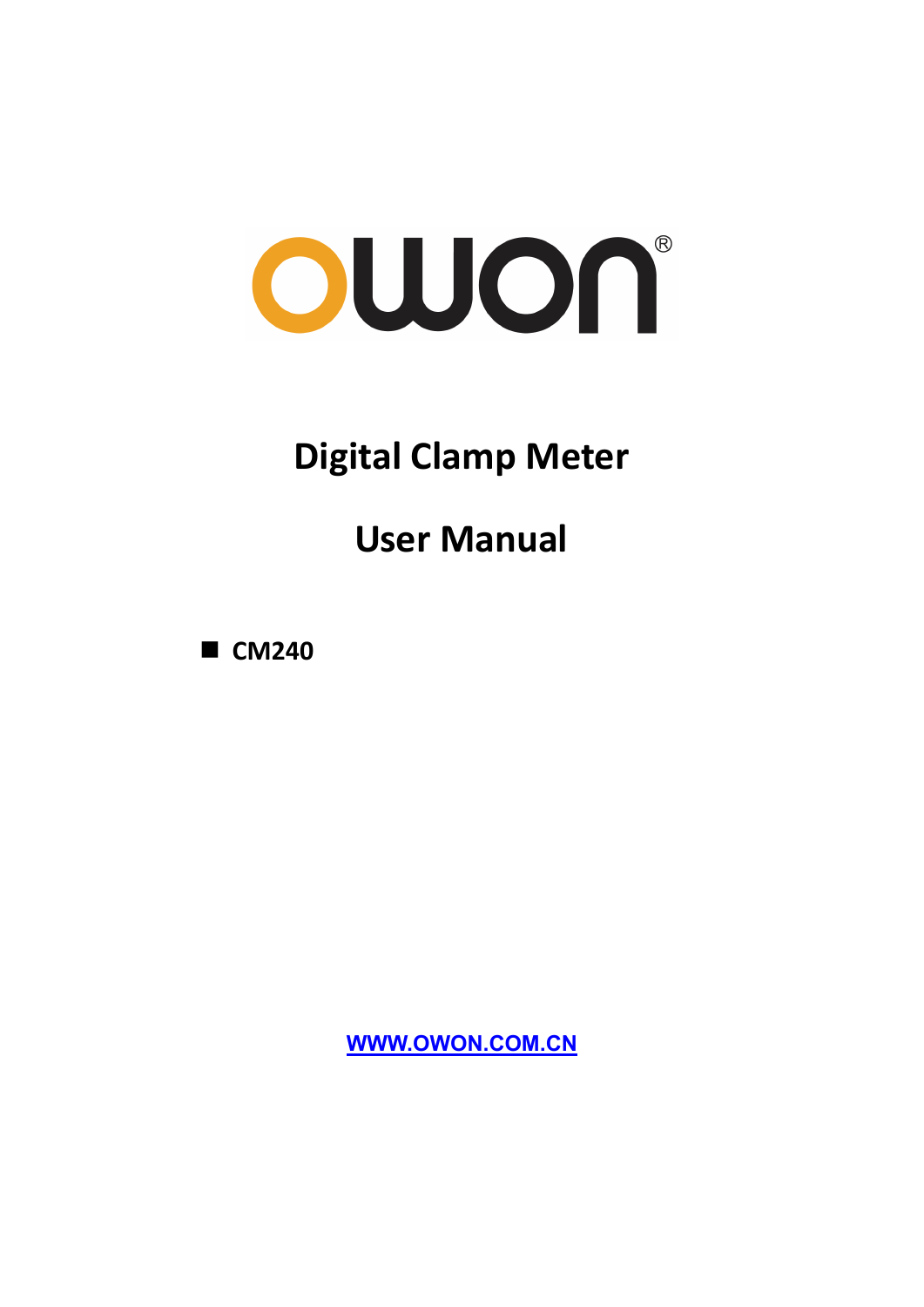#### **Mar. 2016 edition V1.2**

Copyright © LILLIPUT Company. All rights reserved.

The LILLIPUT's products are under the protection of the patent rights, including ones which have already obtained the patent rights and those which are applying for. The information in this manual will replace all that in the materials published originally.

The information in this manual was correct at the time of printing. However, LILLIPUT will continue to improve products and reserves the rights to change specification at any time without notice.

**OWON** is the registered trademark of the LILLIPUT Company.

#### **Fujian LILLIPUT Optoelectronics Technology Co., Ltd.**

No. 19, Heming Road Lantian Industrial Zone, Zhangzhou 363005 P.R. China **Tel:** +86-596-2130430 **Fax:** +86-596-2109272 Web: [www.owon.com.cn](http://www.owon.com.cn/) **E-mail:** [info@owon.com.cn](mailto:info@owon.com.cn)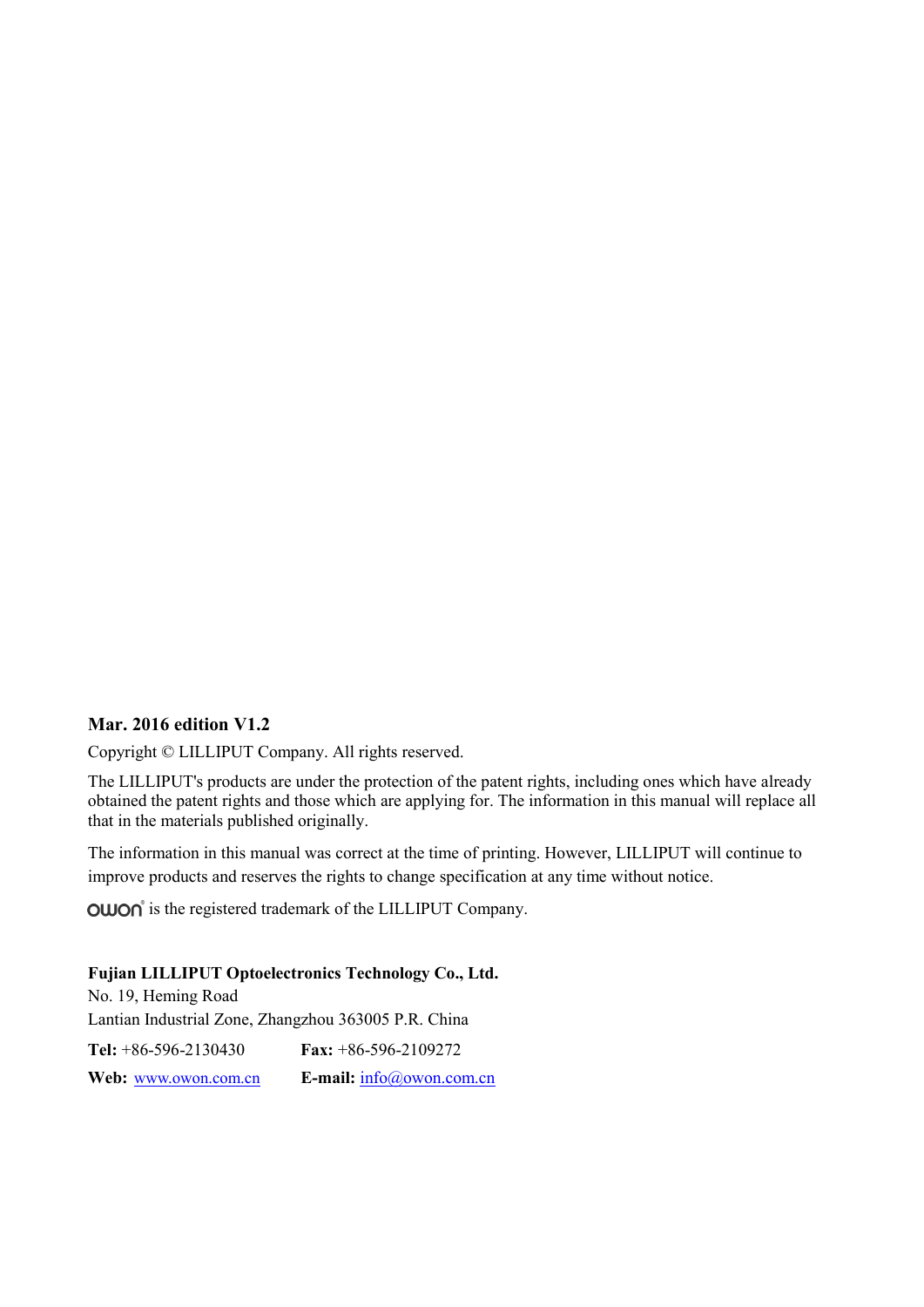## Table of Contents

| Button Function and Auto Power Off  4 |  |
|---------------------------------------|--|
|                                       |  |
|                                       |  |
|                                       |  |
|                                       |  |
|                                       |  |
|                                       |  |
|                                       |  |
|                                       |  |
| Electrical Specifications  10         |  |
| Replacing the Batteries 12            |  |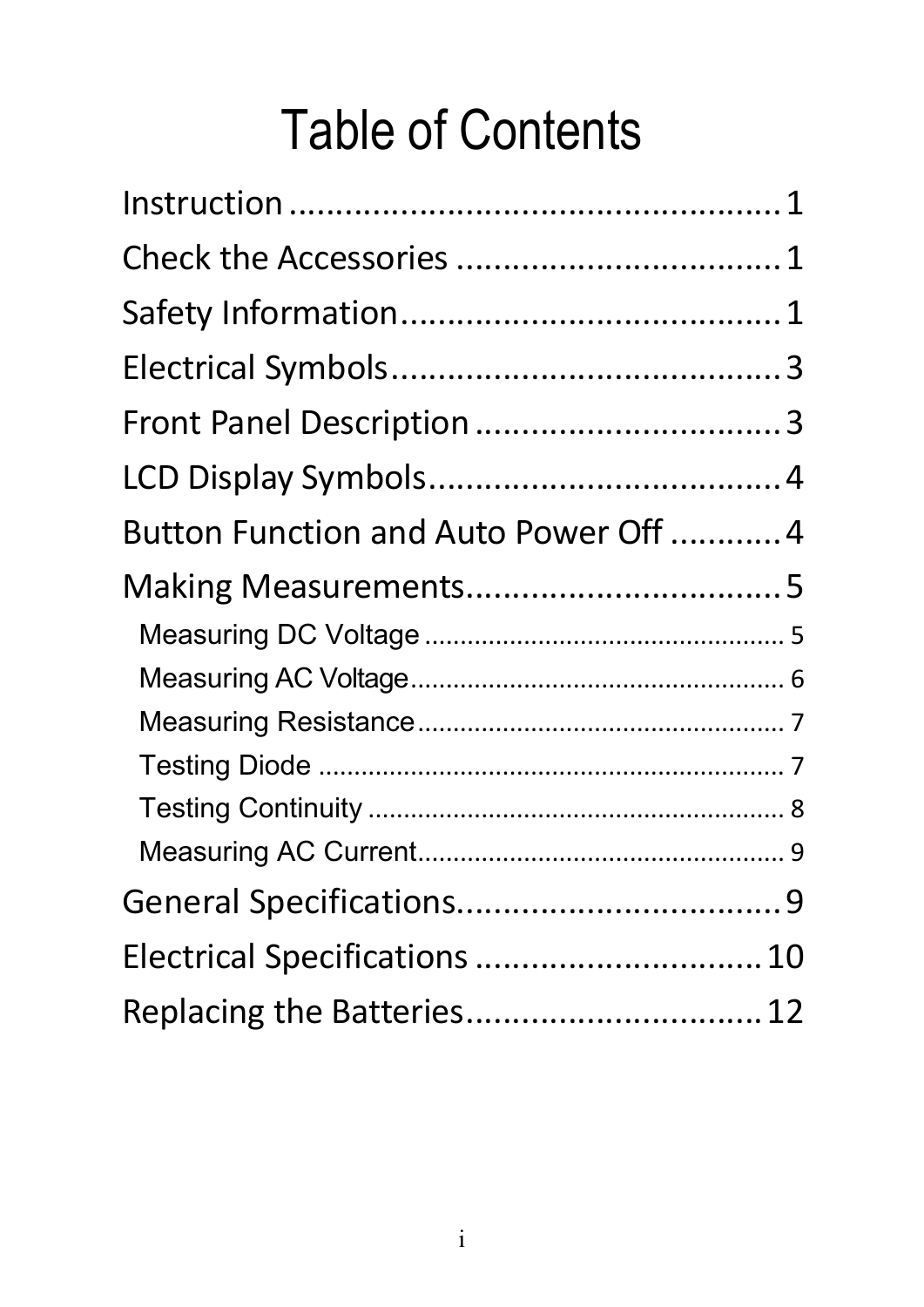## <span id="page-3-0"></span>**Instruction**

CM240 digital clamp meter is a  $3\frac{1}{2}$  $\frac{1}{2}$  - digit LCD multi-meter with steady operations, fashionable structure and highly reliable measuring instrument. The meter uses large scale of integrated circuit with double integrated A/D converter as its core and has full range overload protection. The meter can perform measurements of AC and DC voltage, AC current, resistance, diode and continuity test.

#### **Warning**

To avoid electric shock or personal injury, read the "Safety Information" and "Safety Warning" carefully before using the meter.

## <span id="page-3-1"></span>**Check the Accessories**

Open the package case and take out the Meter. Check the following items carefully to see any missing or damaged part:

| ∣ Item | Description      | Quantity |
|--------|------------------|----------|
|        | User Manual      | 1 piece  |
|        | <b>Test Lead</b> | 1 pair   |

In the event you find any missing or damage, please contact your dealer immediately.

## <span id="page-3-2"></span>**Safety Information**

Thisdigitalclampmeterhasbeendesignedaccordingsafety standard IEC-61010-I and LECI010-2-032 concerning electronic measuring instruments with an over voltage category (CAT II 600V) and pollution degree 2.

#### **SafetyWarning**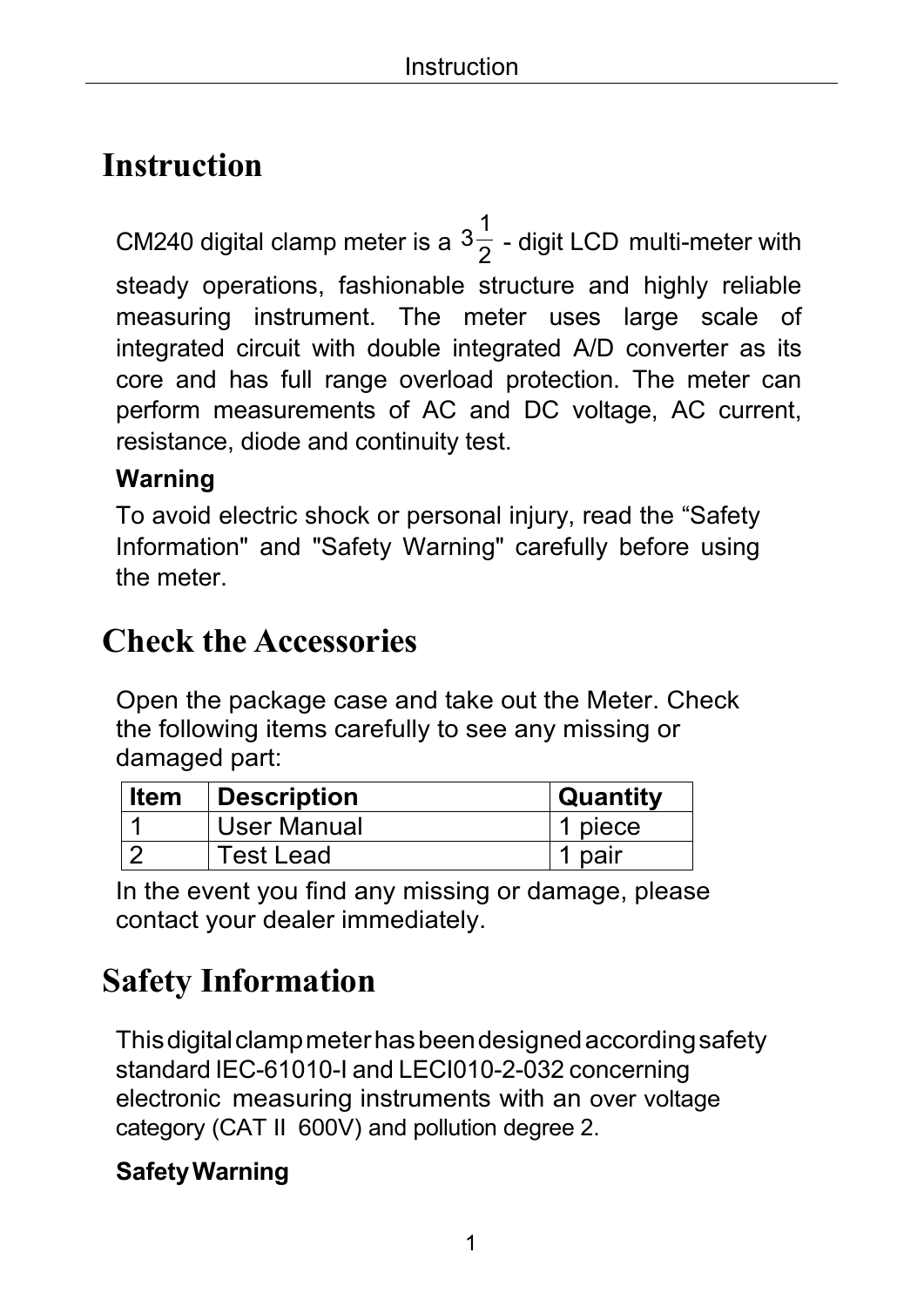- 1. Read the operating instructions before using the instrument and pay particular attention to all WARNINGS and CAUTIONS in this instruction manual.
- 2. Be sure that the cover and the test leads of the meter are in good conditions.
- 3. Set the range / function switch at the correct position when measuring.
- 4. Make sure to insert the red and the black test leads to their appropriate jacks. The black test lead should be connected first when measuring while the red test lead should be disconnected first after measuring.
- 5. When the range and function changes, both test leads should be disconnected.
- 6. To avoid damage to the instrument, never exceed the allowable maximum input of each range.
- 7. Be care of electric shock hazard when the voltage to be tested is above DC 60V or AC 30V.
- 8. To avoid electric shock, do not open the battery compartment cover when making measurement.
- 9. Remove the test leads from the circuit being measured before replacing the battery.
- 10.Do not change the built-in circuit to avoid damage to the meter.
- 11.Do not use or store the instrument in an explosive atmosphere (i.e. the presence of flammable gas or fume, vapor or dust).
- 12.CAT II-Measurement Category II is for measurements performed on circuits directly connected to low voltage installation.CExamples are measurements on household appliances, portable tools and similar equipments.)Dot not use the meter for measurements within Measurement Categories III and IV.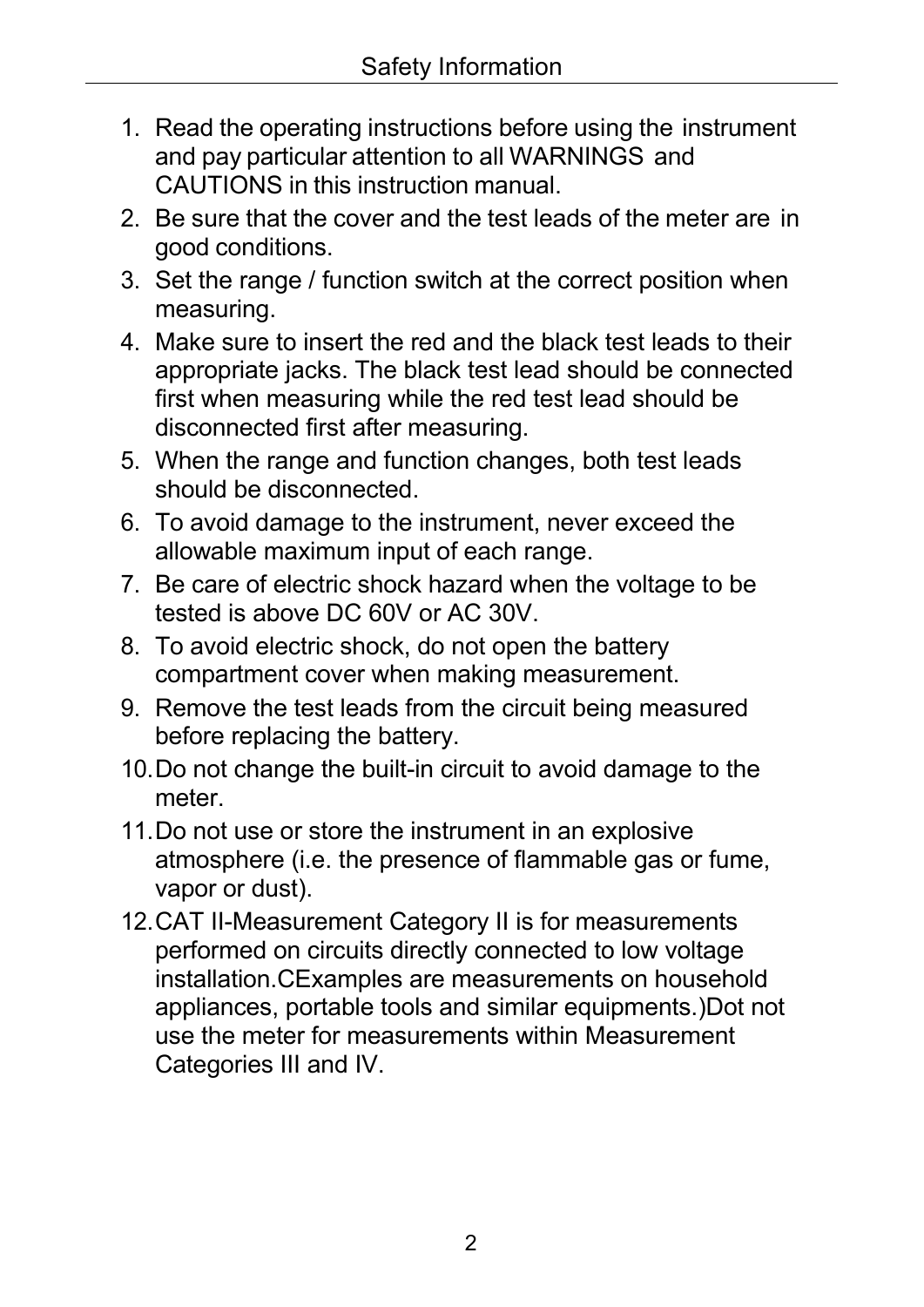## <span id="page-5-0"></span>**Electrical Symbols**

|                            | Warning                                                                        |   | Earth<br>Ground                 | $\Box$       | Double<br>insulated<br>(Protection<br>classII) |
|----------------------------|--------------------------------------------------------------------------------|---|---------------------------------|--------------|------------------------------------------------|
|                            | Alternating<br>signal test                                                     |   | <b>Direct</b><br>signal<br>test | $\bullet$ )) | Continuity<br>buzzer                           |
|                            | Diode test                                                                     | 中 | <b>Low Battery</b>              |              |                                                |
| $\overline{\sim}$          | AC or DC                                                                       |   |                                 |              |                                                |
| Œ                          | <b>Conforms to European Union directives</b>                                   |   |                                 |              |                                                |
| $\vert \mathfrak{f} \vert$ | Application around and removal from<br>HAZARDOUS LIVE conductors is permitted. |   |                                 |              |                                                |
|                            | Capacitor                                                                      |   |                                 |              |                                                |

## <span id="page-5-1"></span>**Front Panel Description**

- 1. Input Terminals
- 2. LCD Display
- 3. Functional Buttons (SEL/MAX/HOLD)
- 4. Rotary Switch
- 5.Trigger: press the lever to open the transformer jaw.
- 6. Hand Guards: to protect user's hand from touching the dangerous area.
- 7. Transformer Jaw: designed to pick up the AC and DC current flowing through the conductor. It could transfer current to voltage. The tested conductor must vertically go through the Jaw center.

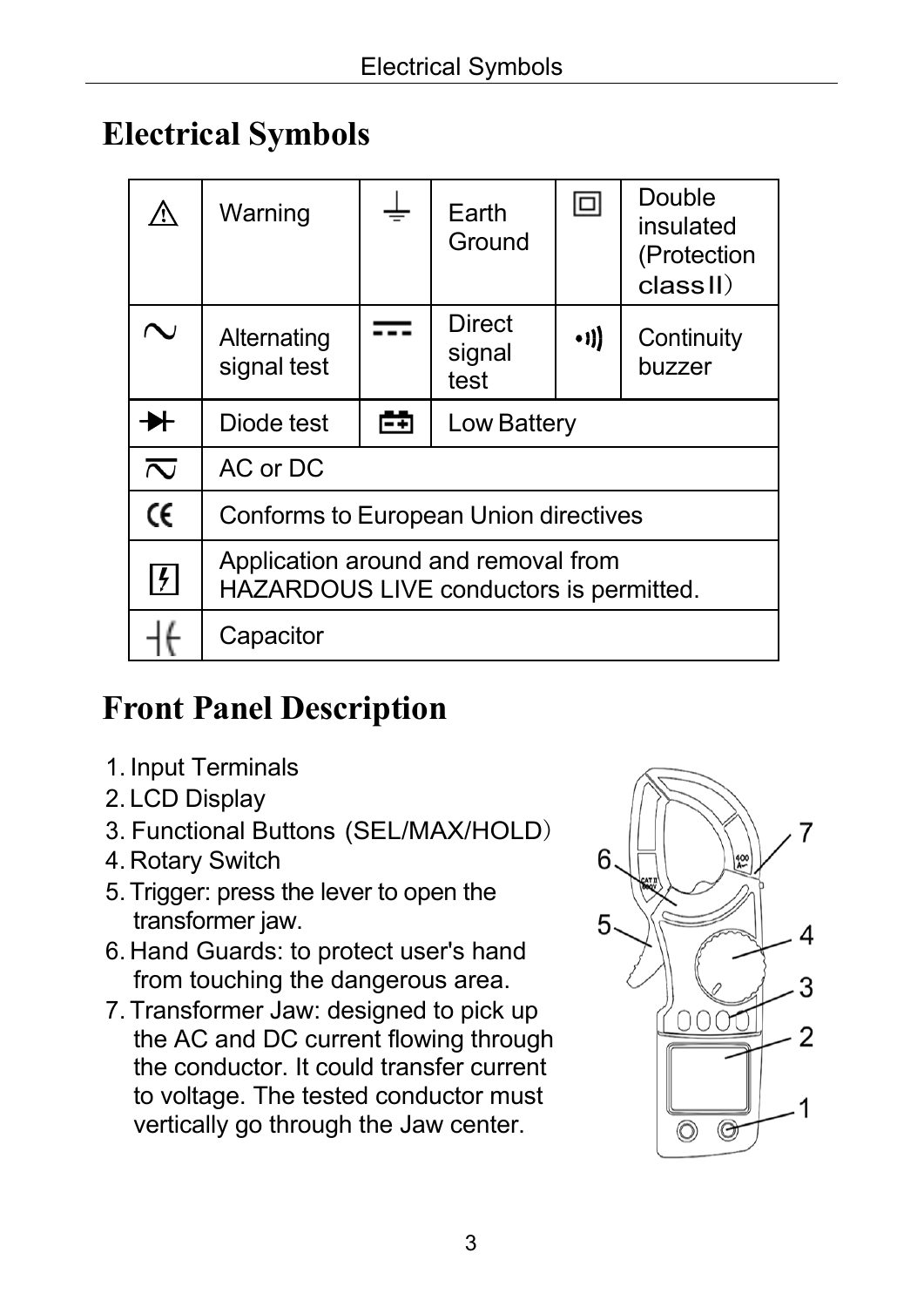## <span id="page-6-0"></span>**LCD Display Symbols**

- 1. Alternating signal test
- 2. Direct signal test
- 3. Low Battery
- 4. Auto range mode
- 5. Diode test
- 6. Continuity buzzer
- 7. The maximum value is being measured
- 8. This indicates that the display data is being held



- 9. Ohms, kilo-ohms, mega-ohms resistance test
- 10. Amperes (current)
- 11. Milli-volts, volts (voltage)
- 12. Negative polar mark
- 13."OL": The input value is too large for the selected range.

## <span id="page-6-1"></span>**Button Function and Auto Power Off**

- 1. **H**: For measuring data hold, press the H button, the peak value of current data will be keeping displaying on LCD; press it again to cancel this function.
- 2. **MAX**: Maximum data hold button, when press this button, the A/D converter will keep measuring, and the display updating the data and hold the maximum data.
- 3. **SEL**: Function selection button, press for switching ohm/diode/continuity function when tested objects change.
- 4. **Auto-power off** : If there is no any operation within any fifteen minutes after power is on, the meter will auto power off. Turn the rotary switch or press any function button to resume operation of the meter under the auto power off mode. At the same time when power on, if press the "**H**" button, auto power off will be disabled.

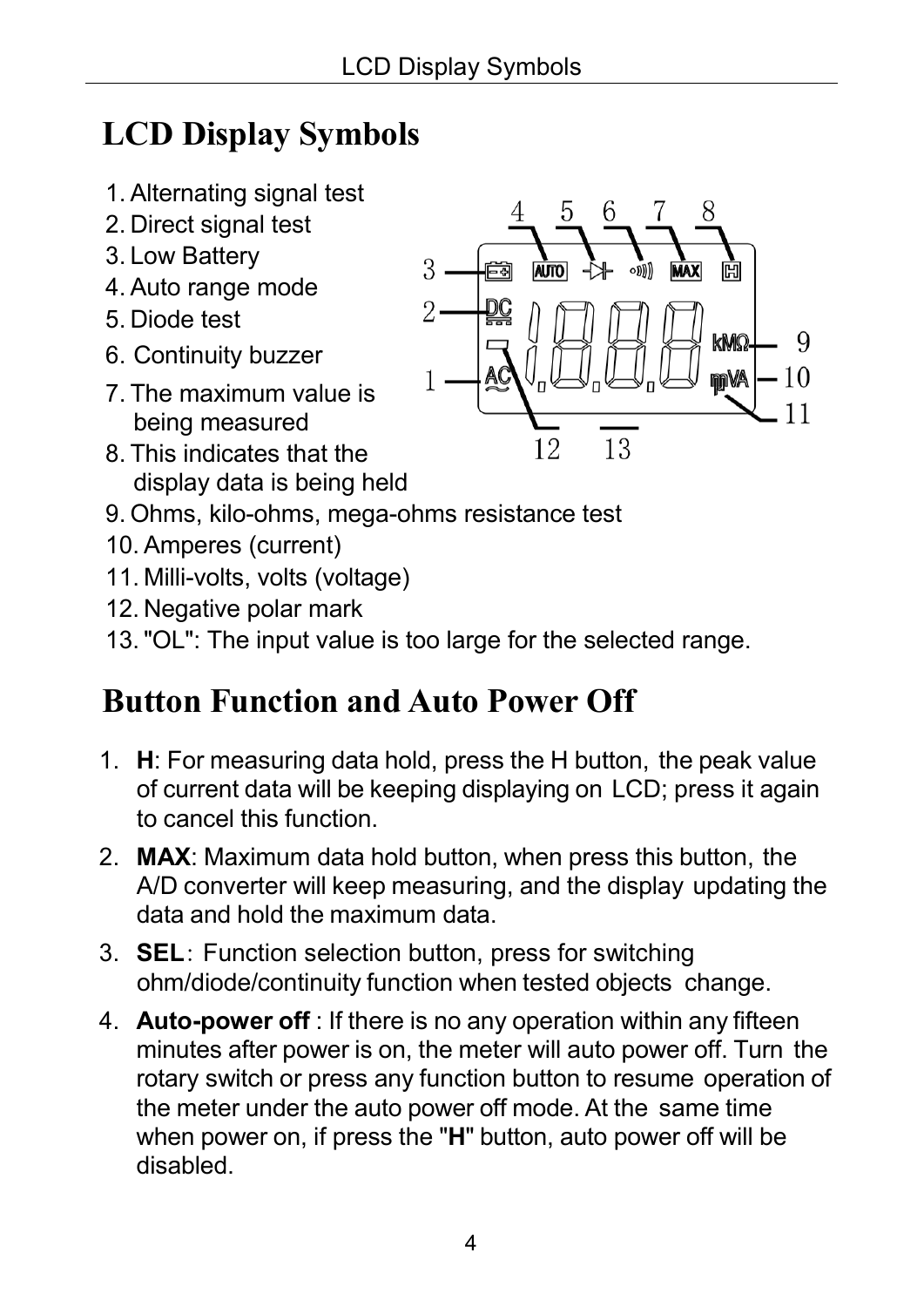#### **Note:**

After automatic turn-off, then press **H** to re-start, the function of automatic turn-off will be cancel.

#### **5. Buzzer**

Set the selector to any measuring function (except 2/20A ACV function), press any button, the buzzer will sound; otherwise, the button is idleness. One minutes before auto power off, the buzzer continue sound in five times, and one long buzz before power off.

**Note**: when the selector in measuring function of 2/20AACV, the buzzer won't sound.

#### **6. The Effectiveness of Functional Buttons**

Not every functional buttons can be used on every rotary switch positions. Below table describe which functional buttons can be used on which rotary switch positions.

| Range                  | <b>Functional Buttons</b> |            |   |            |            |
|------------------------|---------------------------|------------|---|------------|------------|
|                        | <b>LIGHT</b>              | <b>SEL</b> | н | <b>MAX</b> | <b>RAN</b> |
| <b>DC Voltage</b>      |                           | N/A        |   |            |            |
| <b>AC Voltage</b>      |                           | N/A        |   |            |            |
| Resistance             |                           | N/A        |   | N/A        |            |
| Continuity, Diode test |                           | G          |   | N/A        | N/A        |
| DC current 2/20A       |                           | N/A        |   |            |            |
| AC current 200/400A    |                           | N/A        |   |            |            |

## <span id="page-7-0"></span>**Making Measurements**

#### <span id="page-7-1"></span>**Measuring DC Voltage**

| $\bigwedge$ WARNING                                |
|----------------------------------------------------|
| <b>Beware of Electrocution</b>                     |
| Pay special attention to avoid electric shock when |
| measuring high voltage.                            |
| Do not input the voltage which more than 600V DC.  |
|                                                    |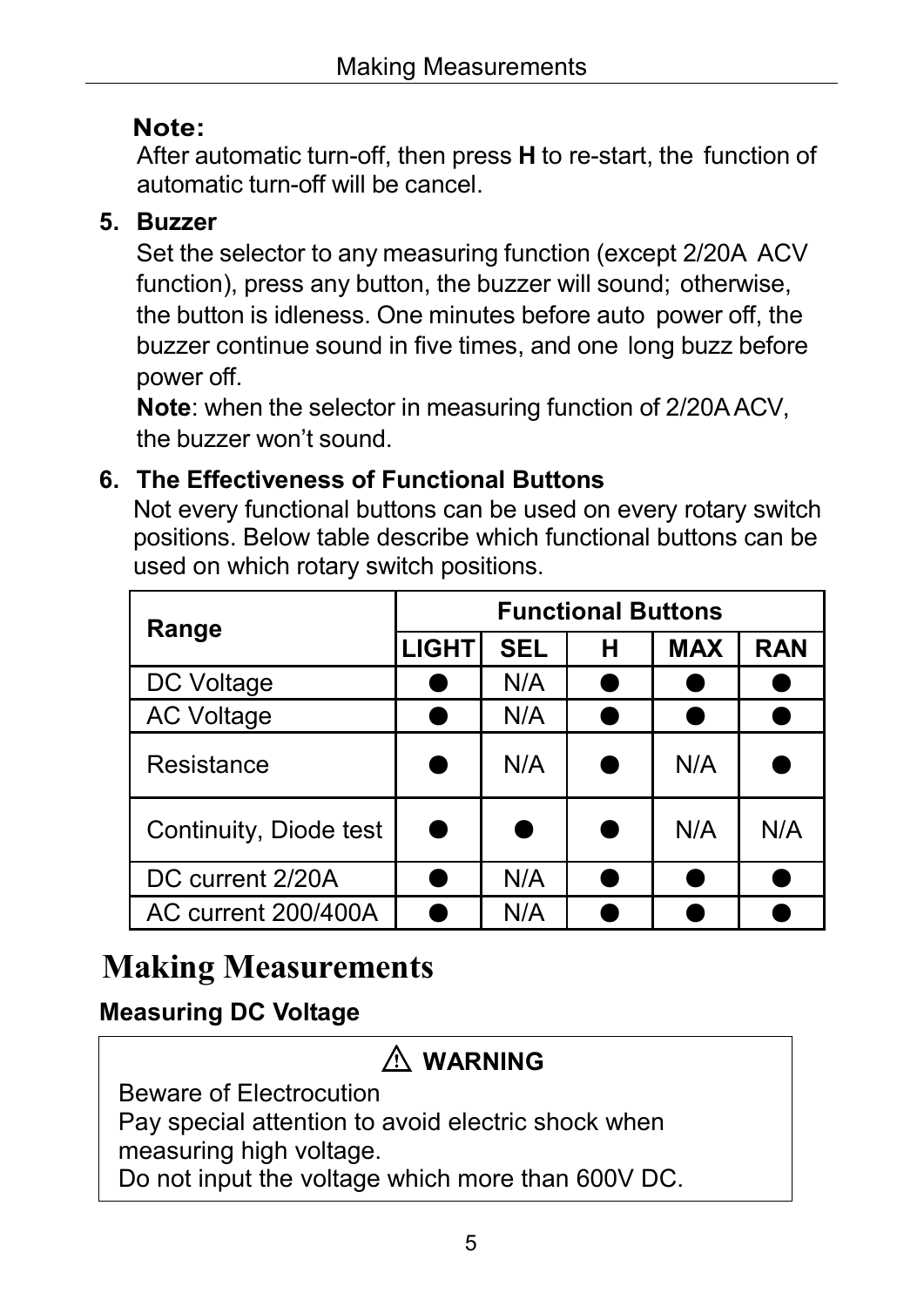- 1) Plug the black test lead into the **COM** jack and the red test lead into the **INPUT** Jack.
- 2) Set the rotary switch to  $\sqrt{1}$ position to make the meter get into DC V range.
- 3) Connect the test leads to the voltage source or load terminals for measurement.



 $Red \nvert\equiv$  Black

4) Take the reading on the LCD. When DC voltage measurement has been completed, disconnect the connection between the testing leads and the

circuit under test and remove testing leads from the input terminals.

#### <span id="page-8-0"></span>**Measuring AC Voltage**

## **WARNING**

Beware of Electrocution Pay special attention to avoid electric shock when measuring high voltage. Do not input the voltage which more than 600V rms AC.

- 1) Plug the black test lead into the **COM** jack and the red test lead into the **INPUT** Jack.
- 2) Set the rotary switch to  $V \sim$ position to make the meter get into AC V range.
- 3) Connect the test leads to the voltage source or load terminals for measurement.
- 4) Take the reading on the LCD.

When AC voltage measurement has been completed, disconnect the connection between the testing leads and the circuit under test

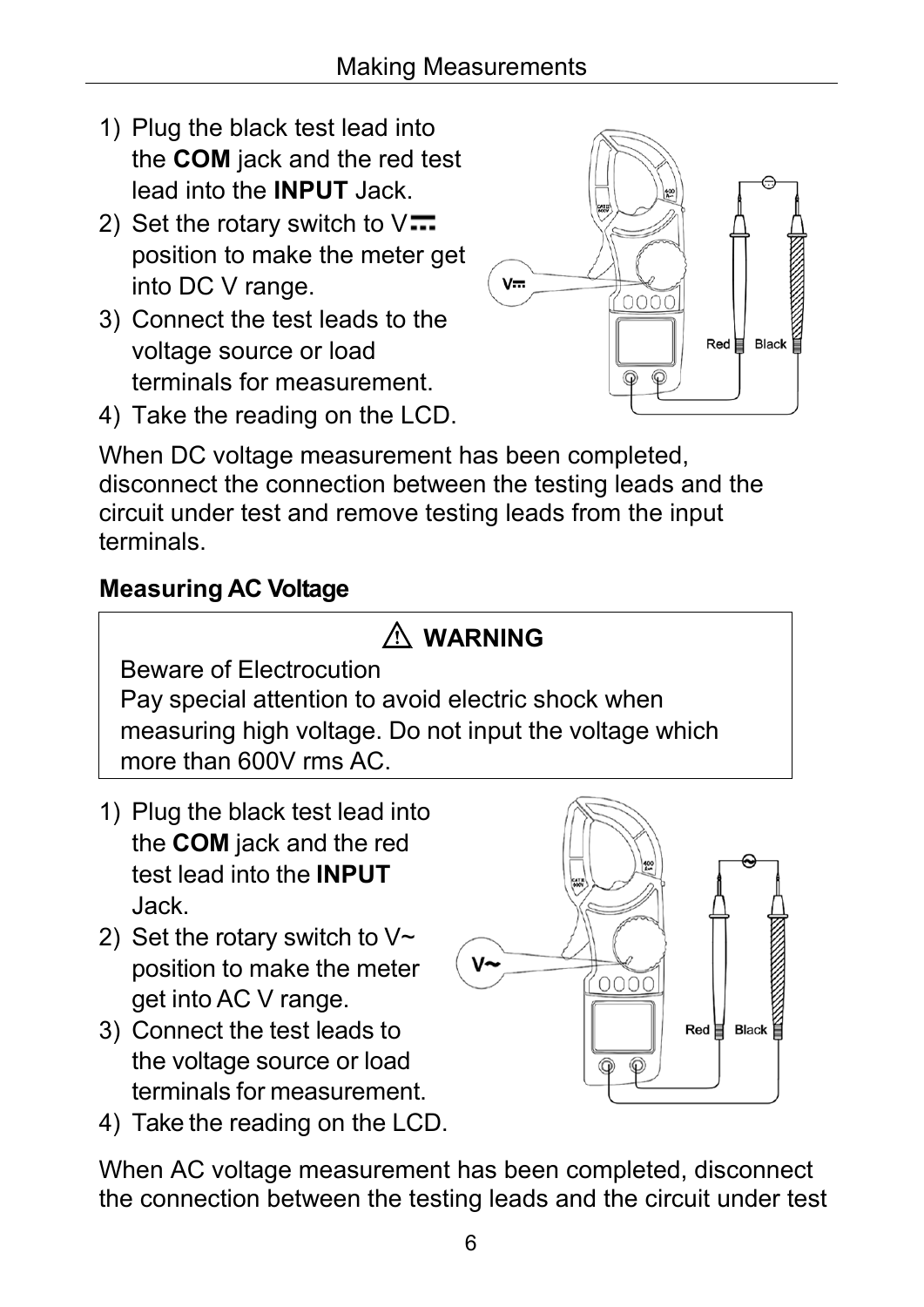and remove testing leads from the input terminals.

#### <span id="page-9-0"></span>**Measuring Resistance**

## **WARNING**

To avoid possible damage to your multimeter or to the equipment under test, disconnect the circuit power and discharge all high-voltage capacitors before measuring resistance.

- 1) Plug the black test lead into the **COM** jack and the red test lead into the **INPUT** Jack.
- 2) Set the rotary switch to  $\Omega$ / $\rightarrow$  / $\cdot$ <sup>1</sup>) range position.
- 3) Connect the test leads to the ends of the resistance or circuit for measurement.
- 4) Take the reading on the LCD.



To obtain a more precise

reading, you could remove the objects being tested from the circuit when measuring.

#### <span id="page-9-1"></span>**Testing Diode**

## **WARNING**

To avoid possible damage to your multimeter or to the equipment under test, disconnect the circuit power and discharge all high-voltage capacitors before testing diodes.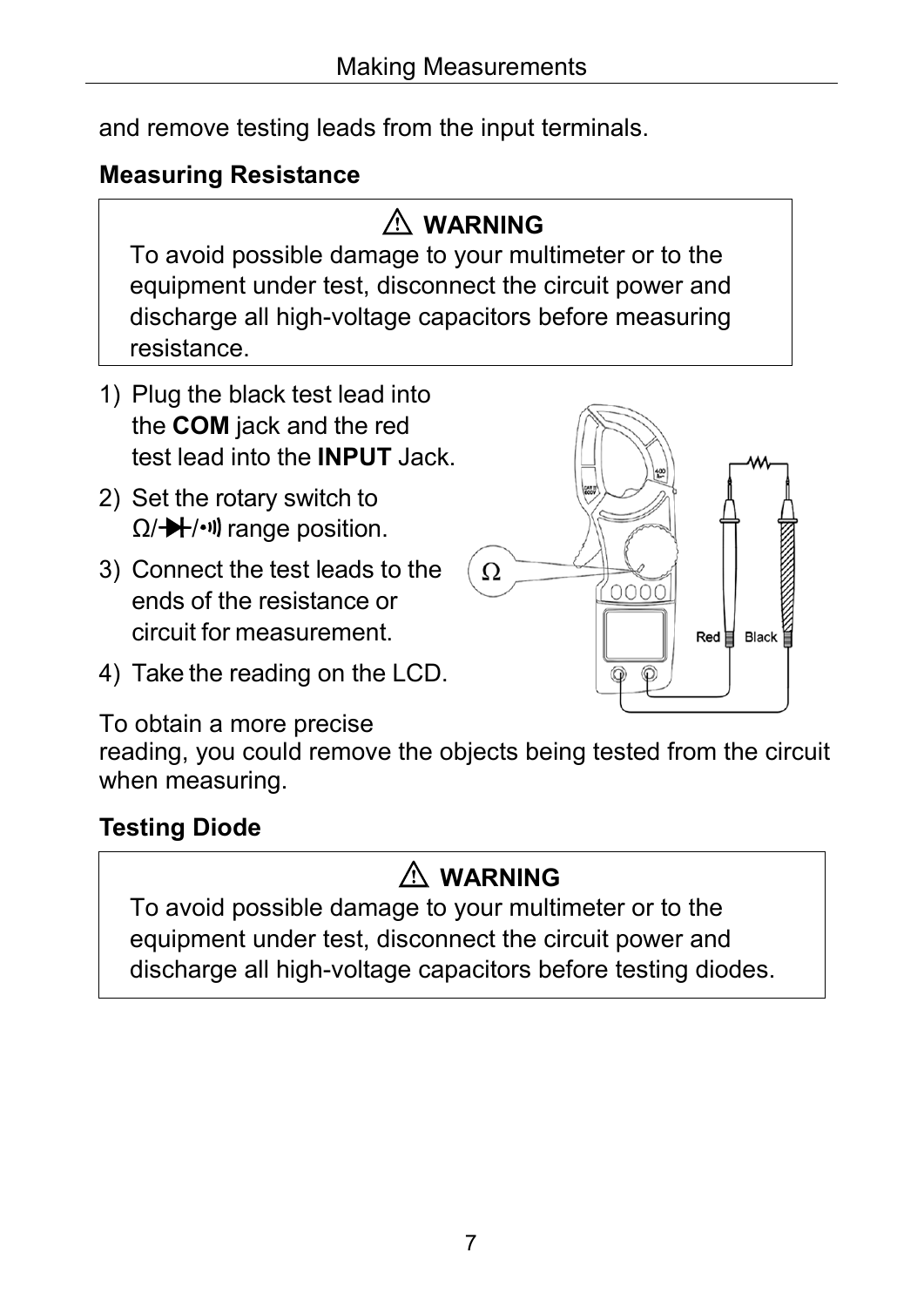- 1) Plug the black test lead into the **COM** jack and the red test lead into the **INPUT** Jack.
- 2) Set the rotary switch to  $\Omega$ / $\rightarrow$  / $\cdot$ <sup>1</sup>) range position.
- 3) Press the "SEL" button to switch to  $\rightarrow$  test.
- 4) Connect the red test leads to the anode and the black test lead to the cathode of the diode for testing.



5) Take the reading on the LCD.

To obtain a more precise reading, you could remove the objects being tested from the circuit when measuring.

#### <span id="page-10-0"></span>**Testing Continuity**

## **WARNING**

To avoid possible damage to your multimeter or to the equipment under test, disconnect the circuit power and discharge all high-voltage capacitors before testing for continuity.

- 1) Plug the black test lead into the **COM** jack and the red test lead into the **INPUT** Jack.
- 2) Set the rotary switch to  $\Omega$ / $\rightarrow$  / $\cdot$ <sup>1</sup>) range position.
- 3) Press the "SEL" button to switch to  $\cdot$ <sup>1</sup>) continuity test.
- 4) Connect the test leads to the ends of the resistance or circuit for measurement.



The buzzer sounds if the resistance of a circuit under test is less than 30Ω.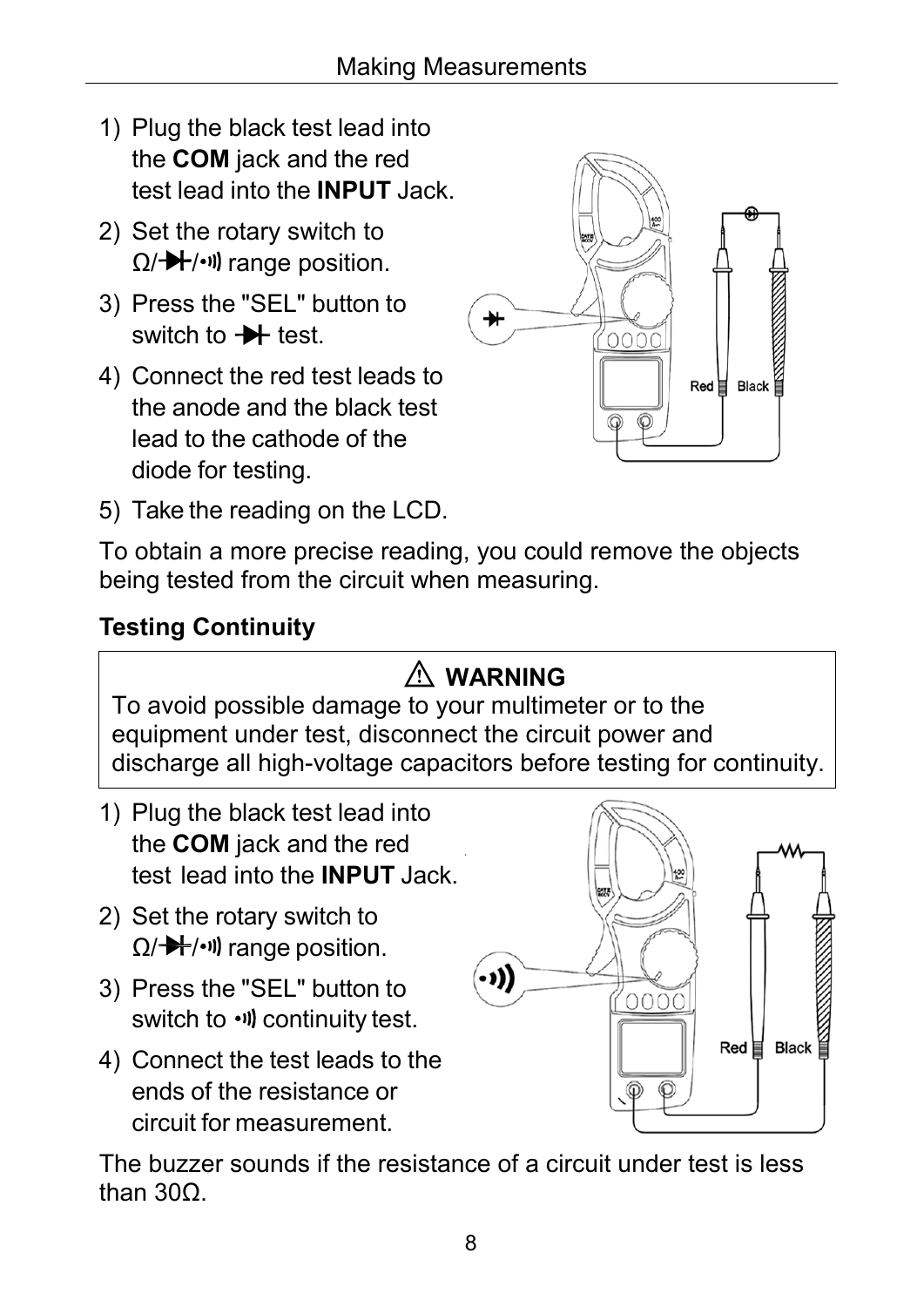The buzzer may or may not sounds if the resistance of a circuit under test is between 30Ω to 100Ω.

The buzzer does not sound if the resistance of a circuit under test is higher than 100Ω.

#### <span id="page-11-0"></span>**Measuring AC Current**

| $\triangle$ WARNING                                                                                     |
|---------------------------------------------------------------------------------------------------------|
| Beware of Electrocution.                                                                                |
| Ensure that the test leads are disconnected from the meter<br>before making current clamp measurements. |
| 1) Set the rotary switch to the 2/20A<br>or 200/400A range position.                                    |
| 2) Press the trigger to open jaw. Fully                                                                 |

- enclose only one conductor.
- 3) Take the reading on the LCD.

#### **Note**:

- For right results, do not enclose more than one conductor in the jaw.
- For optimum results, center the conductor in the jaw.



## <span id="page-11-1"></span>**General Specifications**

- 1. Auto range and manual range options are available.
- 2. Over range protection is provided for all ranges.
- 3. Display:  $3\frac{1}{2}$  $\frac{1}{2}$  - digit (1999 count)
- 4. Measuring method: Dual slope integration A/D converter
- 5. Sampling speed: 3 time/sec
- 6. Unit display: Function and unit symbols displayed
- 7. Polarity: Automatic negative polarity display
- 8. Overload indication: Symbol "OL" appears on the LCD
- 9. Low battery indication: Symbol  $\mathbb{E}$  appears on the LCD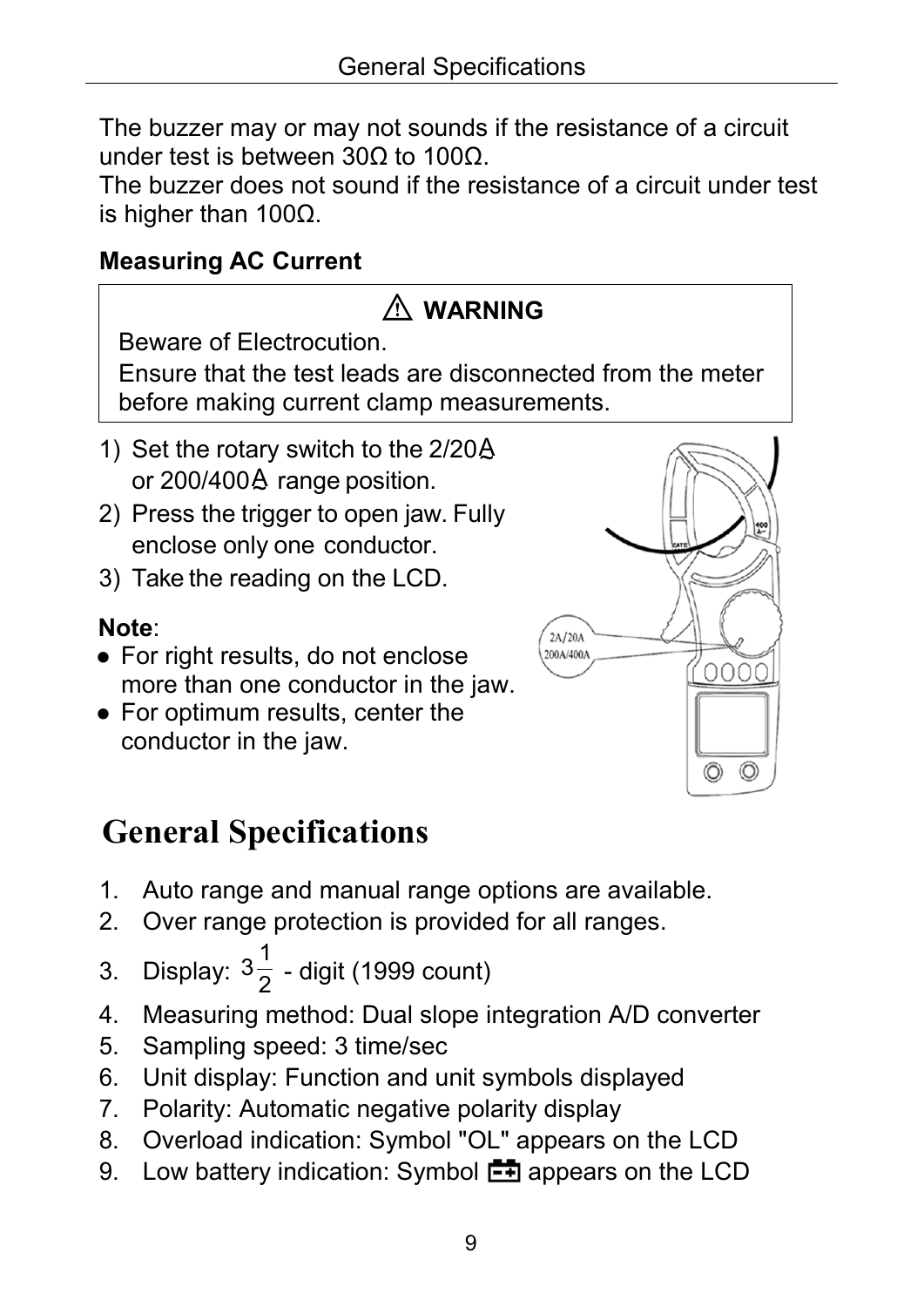- 10. Auto power off time: 15 min
- 11. Operation temperature: 0 to 30°C ( $\leq$  75%RH), 30°C to 40°C ( $\leq$ 70%RH), 40℃ to 50℃ ( $\leq$ 40%RH)
- 12. Storage temperature: -20℃ to 60℃, ≦75%RH
- 13. Operation power: Two 1.5V, AAA batteries
- 14. Dimension: 65mm(W) x 177mm(L) x 28mm(D)
- <span id="page-12-0"></span>15. Weight: 186g

## **Electrical Specifications**

Accuracy: ± (%reading + digits) Operation temperature: 23℃, ≦75%RH

#### **1. AC Voltage**: Auto Range

| Range           | <b>Resolution</b> | Accuracy        | Overload protection |
|-----------------|-------------------|-----------------|---------------------|
| 2 V             | $1 \text{ mV}$    |                 |                     |
| 20 <sub>V</sub> | $10 \text{ mV}$   | $\pm$ (1.2%+5d) | 600V rms            |
| 200 V           | 100 mV            |                 |                     |
| 600 V           | 1 V               | $\pm$ (1.5%+5d) |                     |

Input impedance: 10 MΩ Frequency range: 40 Hz – 1 kHz

#### **2. DC Voltage**: Auto Range

| Range  | <b>Resolution</b> | Accuracy           | Overload protection |
|--------|-------------------|--------------------|---------------------|
| 200 mV | $0.1$ mV          | $\pm (0.8\% + 5d)$ |                     |
| 2V     | 1 mV              |                    |                     |
| 20V    | 10 mV             | $\pm (0.8\% + 5d)$ | 600V rms            |
| 200 V  | 100 mV            |                    |                     |
| 600 V  | 1 V               | $\pm$ (1.0%+5d)    |                     |

Input impedance:10 MΩ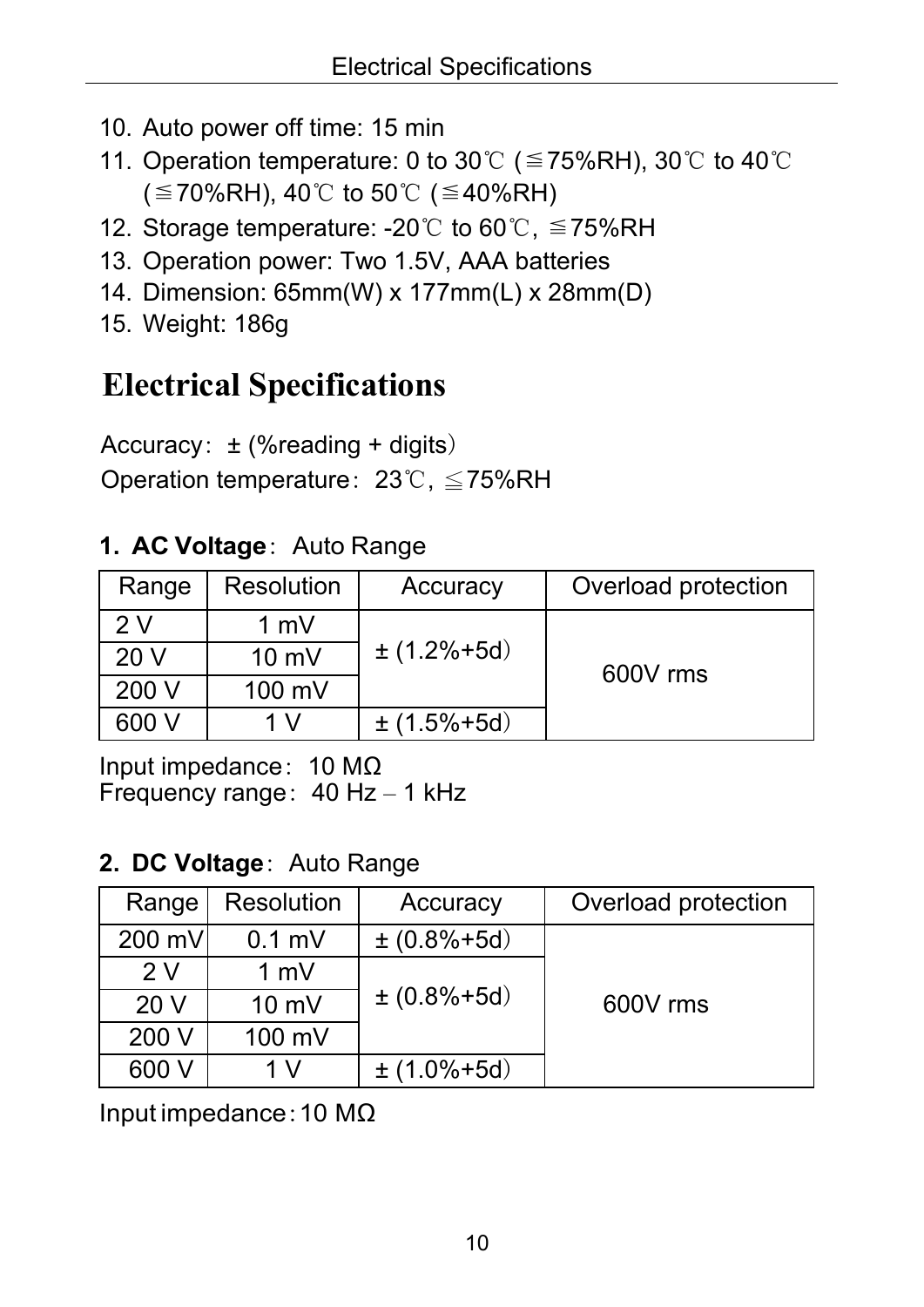| Range                   | <b>Resolution</b> | Accuracy         | Overload protection |
|-------------------------|-------------------|------------------|---------------------|
| 200.0 $\Omega$          | 100 m $\Omega$    | $\pm$ (1.2%+5d)  |                     |
| $2.000 k\Omega$         | 1 $\Omega$        |                  |                     |
| 20.00 $k\Omega$         | 10 $\Omega$       | $\pm (1\% + 3d)$ |                     |
| 200.0 $k\Omega$         | 100 $\Omega$      |                  | 600 Vp              |
| $2.000 \text{ M}\Omega$ | 1 k $\Omega$      | $\pm$ (1.2%+5d)  |                     |
| 20.00 $M\Omega$         | 10 $k\Omega$      | $\pm$ (1.5%+5d)  |                     |

#### **3. Resistance**: Auto Range

#### **4. Continuity**:

| Range        | <b>Resolution</b> | Accuracy                                                                                                          | Overload<br>protection |
|--------------|-------------------|-------------------------------------------------------------------------------------------------------------------|------------------------|
| $\bullet$ )) | 100 $m\Omega$     | Built-in buzzer will sound, if<br>resistance is lower than<br>$\leq$ 30Ω (Open circuit voltage<br>is about 0.45V) | 600 Vp                 |

#### **Note**:

The buzzer may or may not sounds if the resistance of a circuit under test is between 30Ω to 100Ω.

The buzzer does not sound if the resistance of a circuit under test is higher than 100Ω.

#### **5. Diode**:

| Range | Resolution | Accuracy                                                                                          | Overload<br>protection |
|-------|------------|---------------------------------------------------------------------------------------------------|------------------------|
|       | 1 mV       | Displaying approximate<br>forward voltage of diode<br>(Open circuit voltage is about<br>$1.48V$ ) | 600 Vp                 |